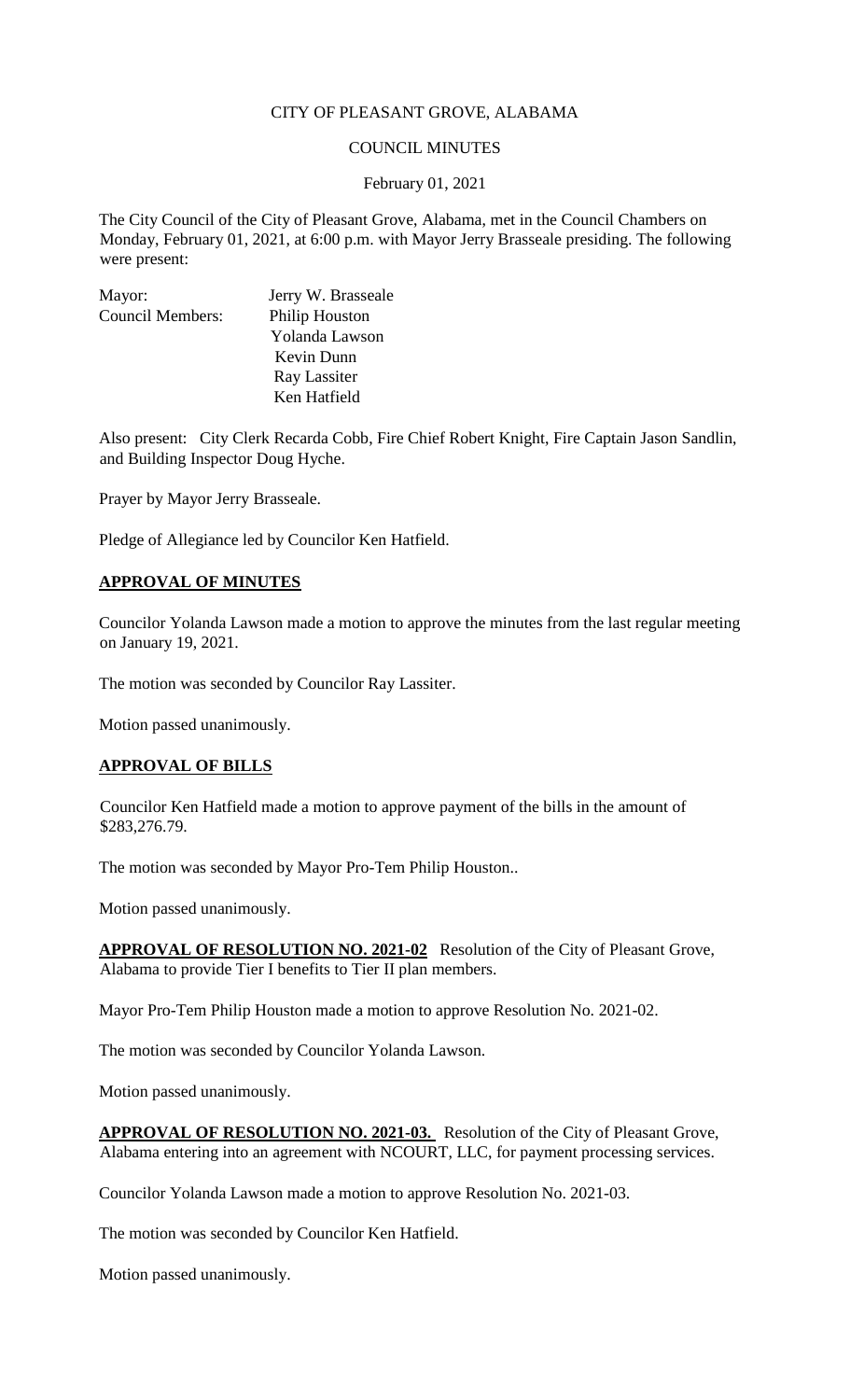## **OFFICERS OF THE CITY REPORTS**

Doug Hyche stated that new homes are still being built in the Community, discussed the ordinance on limb pick up, and encouraged everyone in attendance to call if they run across debris piled up at homes.

Chief Robert Knight thanked the Mayor and Council for approving the resolution to allow all Tier II employees to receive Tier I benefits. He said that it would help with recruiting firemen.

Captain Jason Sandlin stated that the fire department have received the tools purchased with Firehouse Sub Grant, and training on how to use the equipment will begin next month.

Recarda Cobb- None

# **COMMITTEE REPORTS**

Councilor Kevin Dunn thanked Council for the Mayor and Council for approving the resolution to allow all Tier II employees to receive Tier I benefits, and discussed the repairs needed at City of Pleasant Grove fields. Also, Councilor Dunn talked about an emailed he received from Lori Johnson concerning guidelines set for building new homes. Doug Hyche, building inspector, stated that there's information posted at City Hall and all construction must be up to building code. Furthermore, Councilor Dunn stated that he met with two other guys about streaming Council meetings, and that the Mayor and Council need to come up with a solution for the roaming dogs within the neighborhood.

Councilor Kevin Dunn made a motion to move forward with repairing the electrical at the soccer field.

The motion was seconded by Councilor Ray Lassiter.

Motion passed unanimously.

Councilor Ray Lassiter thanked everyone for approving the leases on the parks, inquired about having Council members' photos in Council chambers, and talked about enforcing the dog ordinance. Also, Councilor Lassiter discussed looking into installing street lights where needed, finding an occupant for the old Jack's building, and offered his condolences to Attorney J.D. Terry on the passing of his father.

Councilor Yolanda Lawson inquired about water pressure within the neighborhood, and would like to check with the Birmingham Water Works Board for a solution. Councilor Lawson also thanked Chief Knight for putting the speed monitors out, offered her condolences to Attorney J.D. Terry on the passing of his father, and inquired about an ordinance concerning boats and trailers in the community. Doug Hyche, Building Inspector, said that he will look into it.

Mayor Pro-Tem Philip Houston thanked Chief Robert Knight and Lieutenant Tony Mareno for securing the Firehouse Sub Grant. Also, he informed everybody of the retiring of the library director and the start date (March 01, 2021) of her replacement.